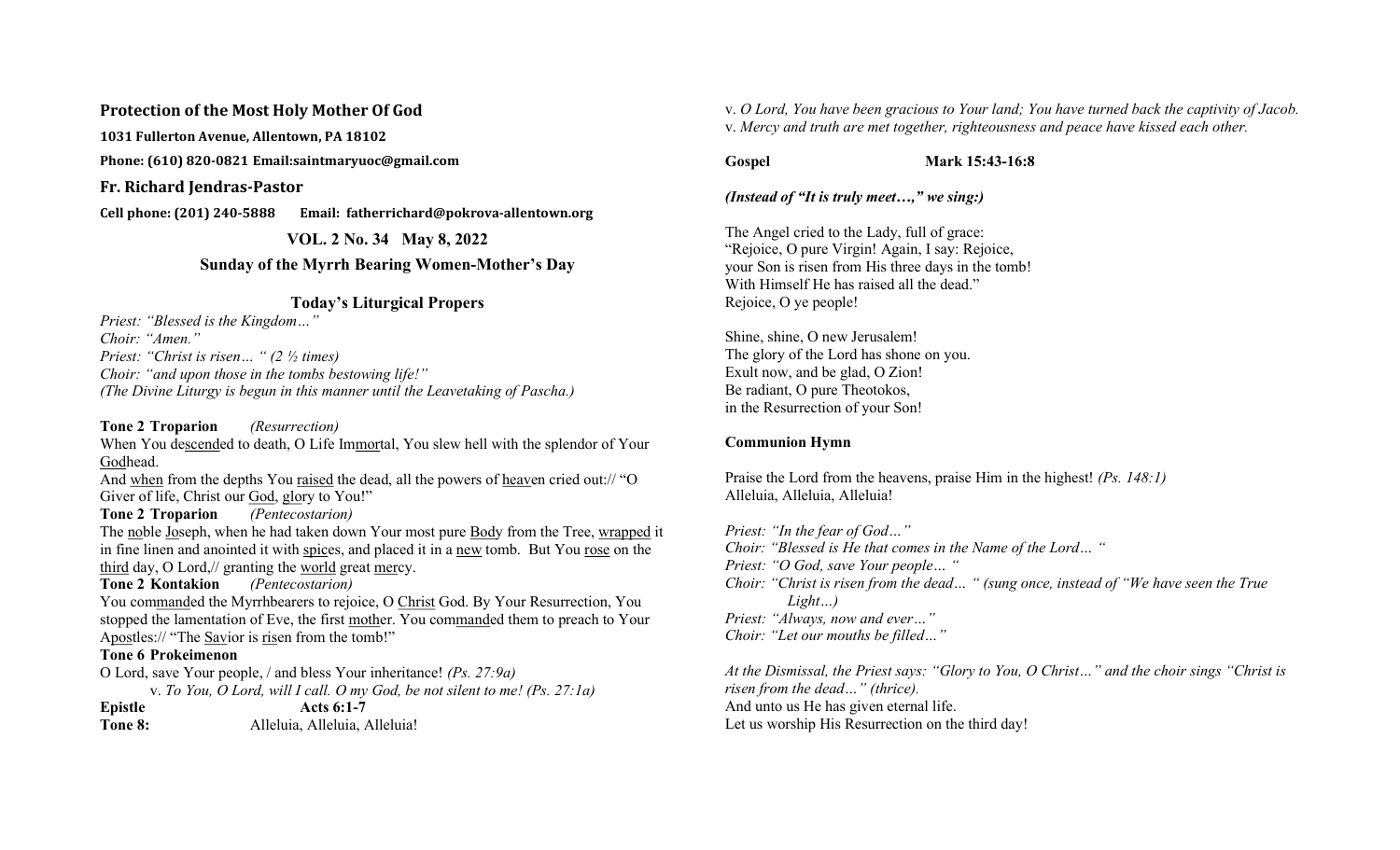| Sun         | May 08        | 9:30 AM- Divine         | <b>Sunday of the Myrrh Bearing Women -</b>    |
|-------------|---------------|-------------------------|-----------------------------------------------|
|             |               | Liturgy                 | <b>Mother's Day</b>                           |
|             |               |                         | Acts 6:1-7 Mark 15:43-16:8                    |
| Mon         | <b>May 09</b> | 6:30 PM: Moleben to     | The Hieromartyr Basil, Bishop of Amasea       |
|             |               | the Mother of God for   | Acts 6:8-7:5, 47-60 John 4:46-54              |
|             |               | the Peace and Stability | * Assumption of the Virgin Mary Ukrainian     |
|             |               | of Ukraine *            | Orthodox Church 1301 Newport Ave. Northampton |
|             |               |                         | (Sponsored by the Brotherhood of Ukrainian    |
|             |               |                         | Clergy)                                       |
| <b>Tues</b> | May 10        | 9:00 AM Divine          | The Holy Apostle Simeon, Kinsman of the Lord  |
|             |               | Liturgy**               | Acts 8:5-17 John 6:27-33                      |
|             |               |                         | ** offered for the health and well-being of   |
|             |               |                         | Metropolitan Antony                           |
| Wed         | <b>May 11</b> |                         | The Holy Apostles of the Seventy Jason and    |
|             |               |                         | Sosipater and their companions                |
|             |               |                         | Acts 8:18-25 John 6:35-39                     |
|             | Thurs May 12  |                         | The Holy Nine Martyrs of Cyzicus              |
|             |               |                         | Acts 8:26-39 John 6:40-44                     |
| Fri         | May 13        |                         | The Holy Apostle James                        |
|             |               |                         | Acts 8:40-9:19 John 6:48-54                   |
| Sat         | May 14        | 5:00 Vespers            | The Holy Prophet Jeremiah                     |
|             |               |                         | Acts 9:20-31 John 15:17-16:2                  |
| <b>Sun</b>  | May 15        | 9:30 AM- Divine         |                                               |
|             |               | Liturgy                 |                                               |

This Week's Schedule

Readers: 05/08 John Sokalsky; 05/15 Dennis Ritter; 05/22 Nik Fartuch; 05/29 Robert Noecker

#### Announcements

PRAY FOR UKRAINE! - Clearly Ukraine is in need of our prayers. The Brotherhood of Ukrainian Clergy in the Lehigh Valley will be sponsoring weekly Moleben services for the peace and well-being of Ukraine. The next Moleben service will be this Monday; May 9 at 6:30 PM at Assumption of the Virgin Mary Ukrainian Orthodox Church 1301 Newport Ave. Northampton. We urge everyone to attend and PRAY FOR UKRAINE!

NO KNEELING: - Please take note, during the Paschal Season, there is no kneeling during liturgical services. For that matter, there is, in fact, no kneeling even for private prayer! We stand in the glorious light of our Savior's Resurrection. Kneeling will begin again with Vespers on Pentecost Sunday.

ANNUAL GENERAL PARISH MEETING- We must ALL take part in this meeting at least once a year. There are many decisions that cannot be made by the pastor and Parish Board alone. According to the By-Laws, they can only be made by a general meeting of the Parish. WITHOUT YOUR PARTICIPATION, these decisions cannot be made. There are two very important issues on the agenda this year: 1) Ratification of a new set of By-Laws; and 2) Purchase of a new furnace for the church. The Annual Meeting will take place NEXT SUNDAY; 15 MAY, AT THE END OF DIVINE LITURGY. ALL ARE URGED TO ATTEND!

Mother's Day Paschal Brunch - Today after Divine Liturgy, we will honor all the mothers and all women of our parish with a special Paschal Brunch. The men of our parish are stepping up to the plate and doing the cooking and the Altar Servers will serve. Everyone is invited to honor the women of our parish on this day we remember the Myrrh-Bearing Women.

Sunflowers for Ukraine: Join the Ukrainian Valley Ukrainian Community in planting Sunflowers for Ukraine at the Farm at Lafayette College. TODAY Sunday; 08 May 2022 from 3PM to 4:30 PM. There is no fee! The sunflowers will be harvested and sold in the Fall and the proceeds will go toward humanitarian efforts in Ukraine.